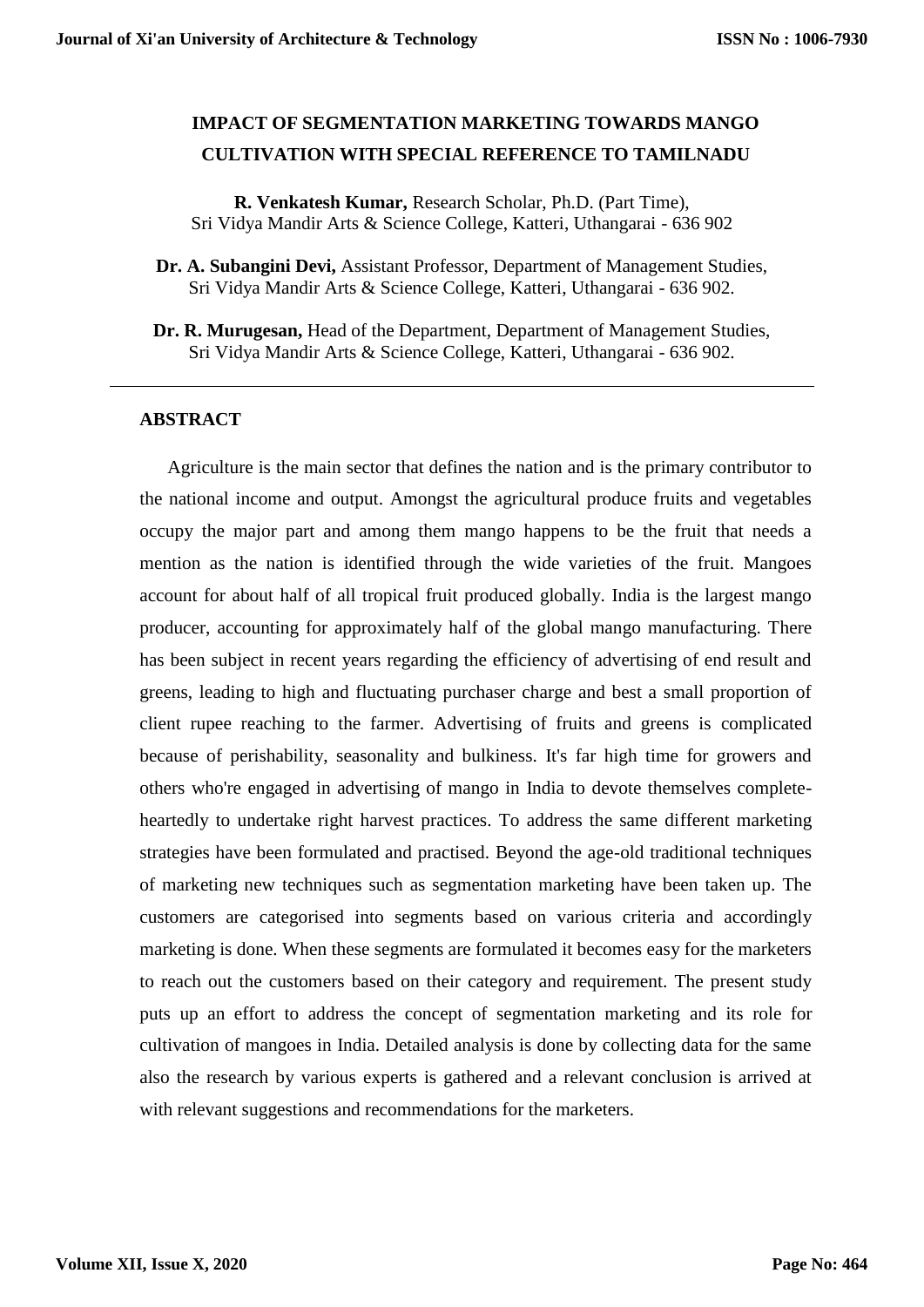## **KEYWORDS**

Mango, Segmentation, Marketing, Fruits

## **INTRODUCTION**

India has always been familiar in the global world with two most prominent prefixes. The first one being agrarian and the second one being developing. Both have a crucial role to play in defining nation to the world. Agricultural merchandise has become the primary contributor to the GDP of the country hence promoting the cultivation of the merchandise is way far important for the growth of the nation. Amongst these fruits and vegetables fruits are very vital in terms of their nutrient contribution as well as taste. For India mango is the famous and high revenue generating fruits amongst rest of the fruits. India is the largest producer and client of mangoes and Indian mangoes are recognised for their taste and aroma at some stage in the sector. In several cultures, the fruit and leaves are ritually used for floral decorations at weddings, public celebrations and spiritual ceremonies.

 In the traditional approach of marketing for agricultural merchandise the marketer used to define or state the product look out for customers who can buy them. Finally, whoever is interested and able to buy purchases the product and the marketer closes the deal. While in the advanced level of advertising, the marketer identifies the call for products with profitability in order that he is going on the lookout for the markets and set of clients who intend to shop for it and share the feedback for improvisation in their needs to the marketers and willingness to pay top class for assembly the extra desires. segmentation advertising talks approximately how the marketers classify or groups the heterogenous marketplace into homogenous markets in which a hard and fast of clients have a similar need or call for pattern.

 The cornerstone of marketing strategy rests on three principal activities: target audience segmentation, focused on, and positioning (Arnould, rate, & Zinkhan, 2004; Kotler & Zaltman, 1971). Target market segmentation includes dividing a populace into identifiable, subgroups with similar characteristics. Segmentations can be primarily based on a spread of characteristics along with wishes, life-style, purchase behaviour, demographics. As soon as a populace has been segmented into subgroups, a few subgroups are then identified as goal audiences. This is, they contain the portion of a populace on which marketing and communications efforts can be focused.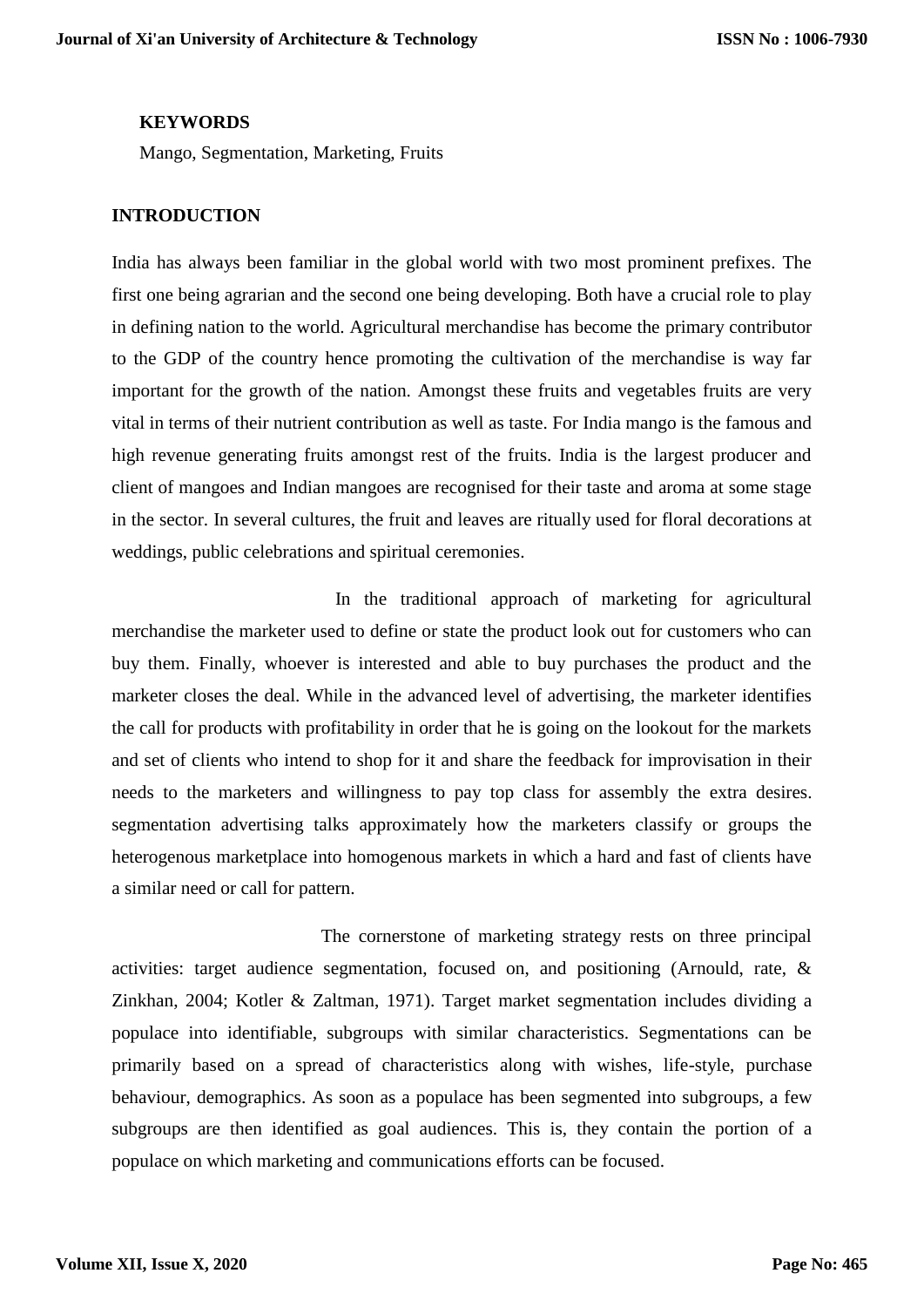## **OBJECTIVES OF STUDY**

- 1. To validate the importance of marketing for agricultural merchandise in India.
- 1. To understand the concept of segmentation marketing with reference to cultivation and sale of mangoes in India.
- 2. To familiarise with the relevance of segmentation marketing for marketing of mangoes in India.
- 3. To provide relevant suggestions to improve the marketing of mangoes and provide an aid to the marketers in India.

#### **REVIEW OF LITERATURE**

Marketing is far beyond selling as selling is mere exchange of goods while marketing is beyond just the exchange of goods. Fruits constitute an important component of diet for a healthy individual and mango occupies the primary position both in terms of taste and nutrient level for an individual. For an agrarian economy like India sale and marketing of fruits and vegetables is way far important and crucial as it happens to be the primary contributor for the GDP of the nation. Beyond commercial marketing segmentation marketing also plays a critical role in cultivation and sale of mangoes in country. The fact has been proved through the expert opinions and study. The present section provides the relevant study by various experts.

Sonia Parashar, Hitender Sharma, and Munish Garg, (2014), through their study examine that fruits and greens are considered as a vital a part of a good food plan. Apart from their delicious taste, they are recognized as crucial in order to reduce danger of several continual sicknesses. Segmentation marketing of this plant is completed in numerous countries for the reason that heat summer temperatures of tropical and long frost-unfastened developing season of temperate are appropriate for its boom. The researcher states that mango is local to tropical areas of world and India ranks first in its manufacturing. Mango being a seasonal fruit is processed for numerous merchandises including puree, leather, nectar, pickles, canned slices and pickles which have international recognition. Antioxidant interest of peels of ripe and raw mango in acetone extract was decided using one-of-a-kind antioxidant models.

Rosalin & Vinayagamoorthy (2014) targeted at assessing the development phase of mangoes in India. The current research stressed that it has turned out to be extra crucial to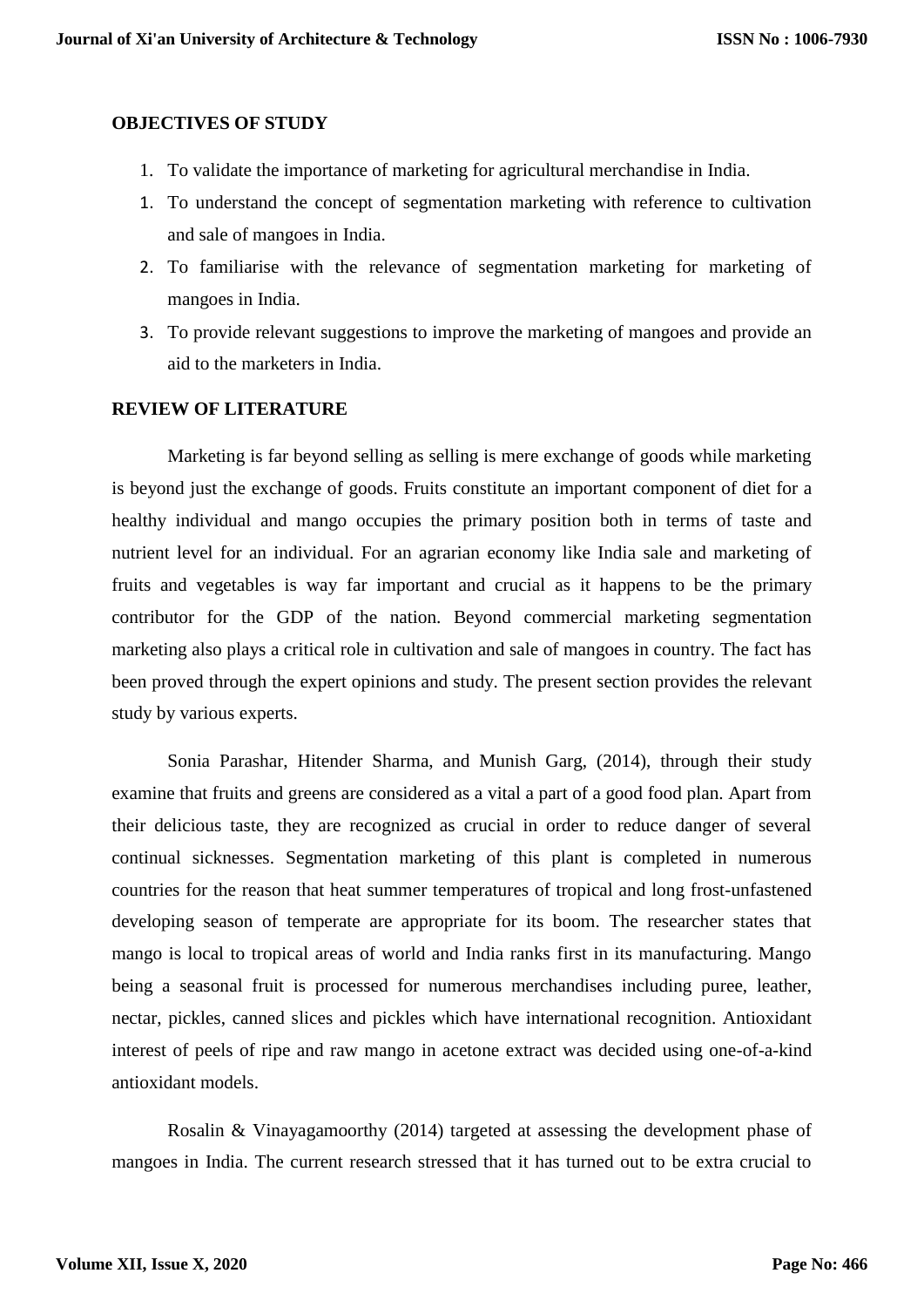familiarise mango manufacturers on elements inclusive of pest control, sicknesses and drip irrigation needs, marketing and updating facts on government policies. Similarly, regulations, financial resources and subsidies to enhance farmers' overall performance and reduce intermediary intervention are of the utmost importance. Further, the adoption of appropriate harvesting to advertising could assist to maintain the satisfactory of the preferred fruit, which could allow the manufacturer to obtain higher fees and high earnings even as lowering the losses in the course of the harvest. The consequences found out that many farmers sell their mangoes to traders and that they have to gain knowledge of in the cultivation of high-tech mango for the production. It became concluded that the authorities ought to in addition support the development of the mango market.

Biswas & Kumar (2011) checked out the revolution in mango production tales. Present study divulged that India offers half of mango production, but lamentably, its productiveness is decreasing. The results showed that the reasons of the low productiveness are because of traditional sowing systems, the poor management of the orchards, the low use of nutrients of the vegetation, the insufficient irrigation and using antique varieties. At the opposite, when using a green irrigation, fertilizers may have a high-quality impact on the growth of mango productiveness. The consequences revealed that mango trees grow very big, which makes it tough to perform the important cultivation operations, along with pruning, education, manipulate of sicknesses and pests, and so on. Findings revealed that excessivetech horticulture techniques enhance mango productiveness.

 Joshi, through his expert opinion expressed that mango manufacturing is more profitable. The small holders are surprisingly greater efficient in manufacturing and very own extra family labour than that are owned via big holders. The unique function of smallholders is that they pick a production portfolio that yields high, brief and regular returns and makes use of the to be had family labour resources. Mangoes manufacturing is the rising sector in agriculture that would increase the profits of the smallholders and generate employment opportunities in the rural regions.

In marketing literature, segmentation is a primary and winning concept, which gives directives regarding agencies advertising strategies. Segmentation constitutes the point of interest in advertising strategy and has been considerably followed by way of businesses for so long as businesses have tried to differentiate themselves from competition Kamineni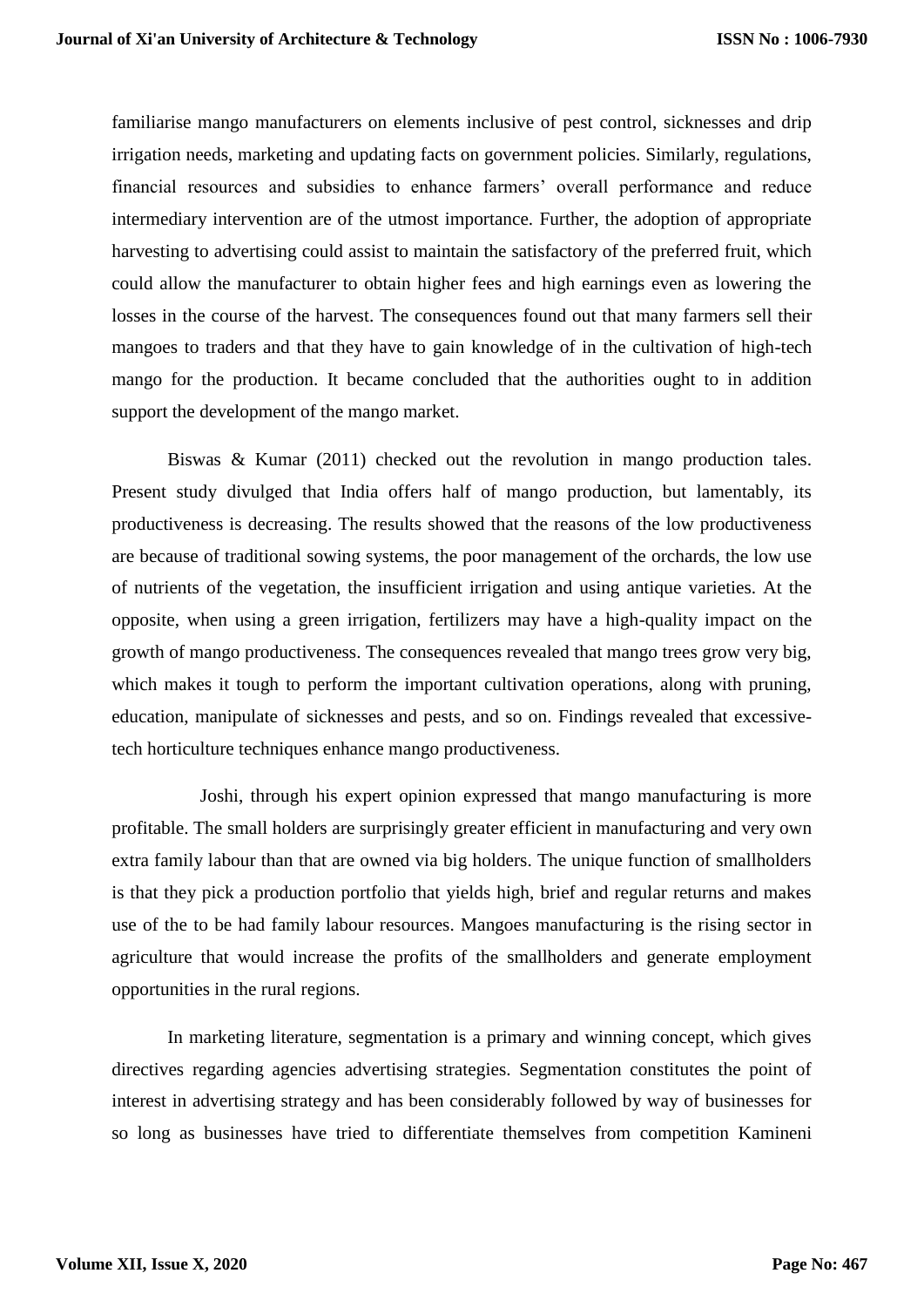(2005). Hunt and Arnett (2004) continue and argue that one of the most mounted notions in cutting-edge advertising is marketplace segmentation.

## **RESEARCH METHODOLOGY**

For the conduct of this study farmers especially mango cultivators has been selected as target population. They were selected on Simple Random Sampling basis. The sample size of 9512 was determined by using Sekaran and Bougie(2010) sample size table at 95% confidence level and 0.01 margin of error.

## **ANALYSIS AND INTERPRETATION**

The following figure represents the impact of segmentation marketing on mango cultivation with the variables. From the diagram it is revealed that, Benefit segmentation, Measurability, Accessibility, Focused approach, Cost effective, Higher Revenues and open to profitable development shows the relationship between the impact of segmentation marketing



**Path analysis results**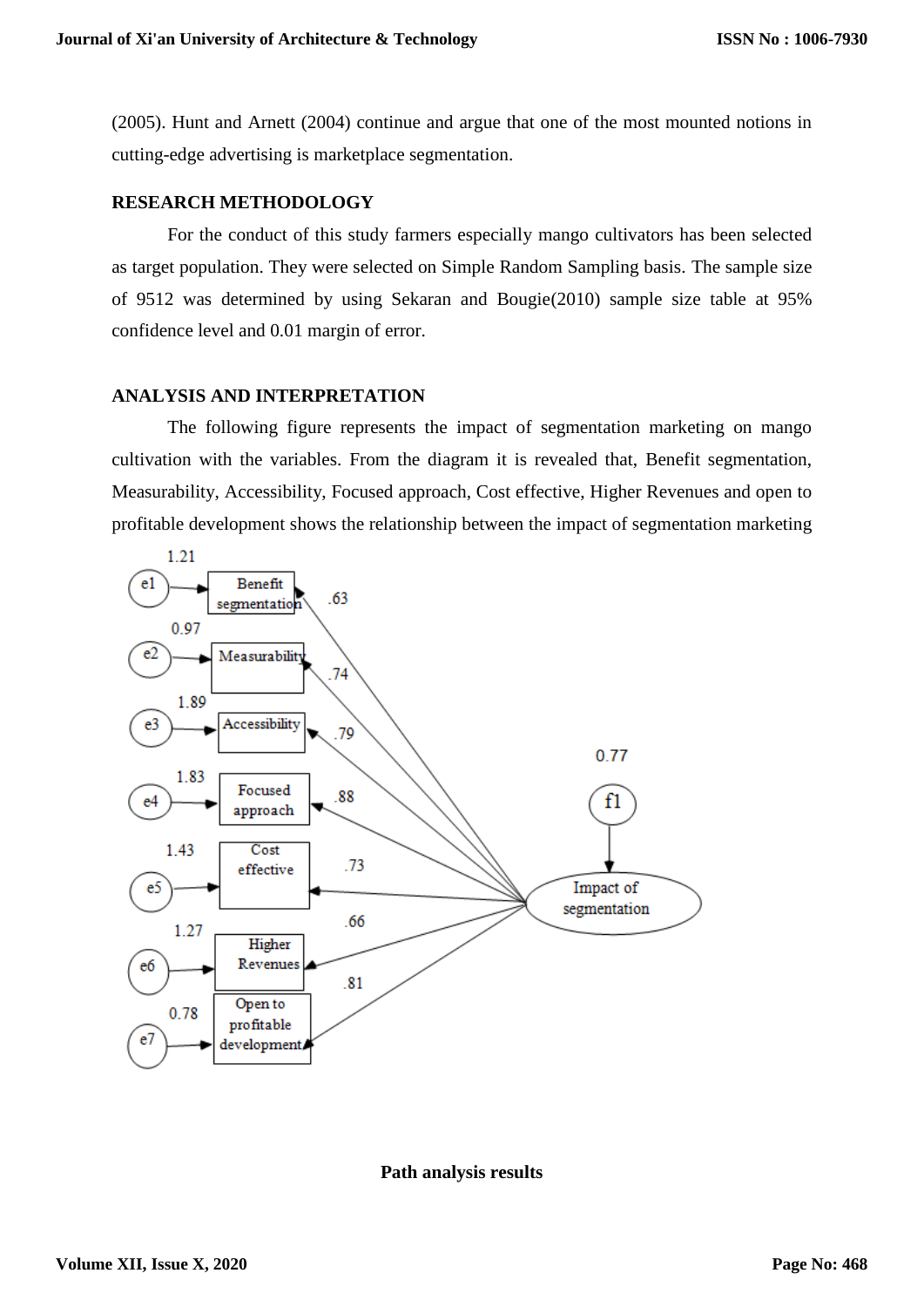| Covariance relationship estimate |         |                                   | Beta<br>estimate | C.R.  | P    |
|----------------------------------|---------|-----------------------------------|------------------|-------|------|
| Impact of segmentation marketing | $---$ > | Benefit<br>segmentation           | 0.63             | 4.221 | ***  |
| Impact of segmentation marketing | --->    | Measurability                     | 0.74             | 6.687 | ***  |
| Impact of segmentation marketing | --->    | Accessibility                     | 0.79             | 7.125 | .031 |
| Impact of segmentation marketing | $---$ > | Focused approach                  | 0.88             | 5.864 | ***  |
| Impact of segmentation marketing | $---$ > | Cost effective                    | 0.73             | 5.721 | ***  |
| Impact of segmentation marketing | --->    | <b>Higher Revenues</b>            | 0.66             | 4.916 | .027 |
| Impact of segmentation marketing | $--->$  | open to profitable<br>development | 0.81             | 5.221 | ***  |

Figure 1 showed the results based on the seven variables used in the path analysis diagram , Benefit segmentation, Measurability, Accessibility, Focused approach, Cost effective, Higher Revenues and open to profitable development. To get the significant result the critical value should be more than 1.96. This was stated by Davis Garson, 2016.

The critical value of latent variables Benefit segmentation (4.221), Measurability (6.687), Accessibility (7.125), Focused approach (5.864), Cost effective (5.721), Higher Revenues (4.916) And open to profitable development (5.221) have a positive association with the segmentation marketing.

# **SUGGESTIONS**

- 1. Focus on encouraging farmers to sell online mango produce online based on the segmentations done so as to reach out the consumers on a better level.
- 2. Based on the groups framed on the interests of the consumers organic cultivation of mangoes can be encouraged making consumers feel safe enough to show interest on the purchase.
- 3. Government authorities should provide sufficient incentives to encourage farmers to adopt proper marketing incentives.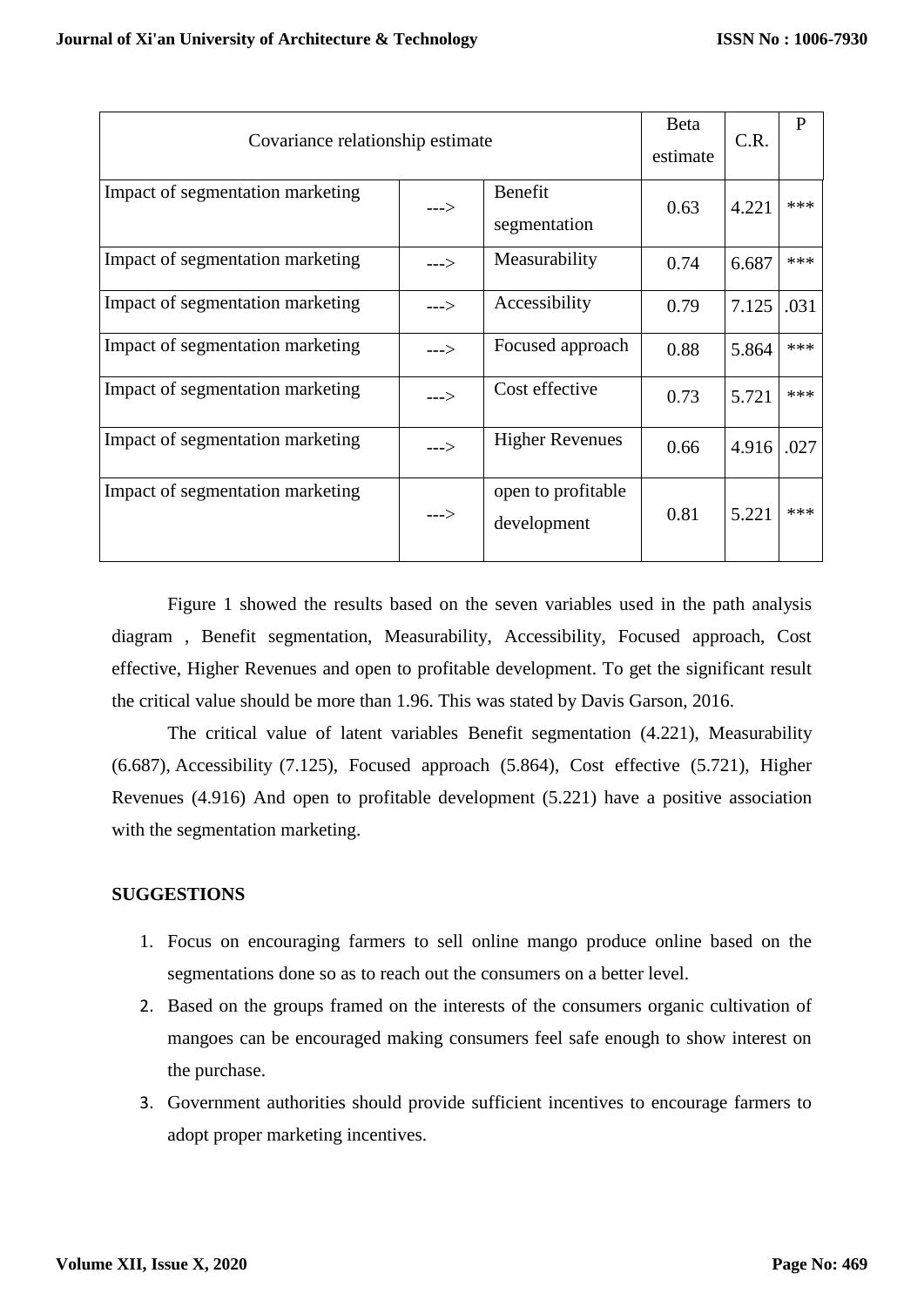- 4. The creation of latest high-yielding resistant types might be of extraordinary importance for increasing the productiveness of mangoes.
- 5. Scope and reach to better and developed technical assistance to improve the productivity.
- 6. Availability of subsidised and easy financial help to the farmers in order to focus on marketing of the produce.
- 7. Focus on direct sale in the market avoiding intermediaries which in turn minimises expenses of the intermediaries and allows the same amount to be invested in marketing of the produce.
- 8. Introduction of market linkages with retail giants can be a "win-win" state of affairs for both the gamers.
- 9. Branding the Indian mangoes for their aroma, taste and varieties.
- 10. Promoting the other mango-based products like jam, pickles and juices based on the segmentation done based on various criteria.

# **FINDINGS AND CONCLUSION**

- Sample size 9512 was used for the study
- seven variables used in the study, Benefit segmentation, Measurability, Accessibility, Focused approach, Cost effective, Higher Revenues and open to profitable development
- From the analysis it is resulted that Benefit segmentation (4.221), Measurability (6.687), Accessibility (7.125), Focused approach (5.864), Cost effective (5.721), Higher Revenues (4.916) And open to profitable development (5.221) have a positive association with the segmentation marketing.

# **REFERENCES**

- 1. Rosalin, M.A. & Vinayagamoorthy, A. (2014). Growth analysis of mangoes in India. International Journal of Business and Administration Research Review, 1(5), 157-172.
- 2. Biswas. B. C. & Kumar, L. (2011). Revolution in mango production success stories of some farmers. Journal of Food and Agriculture, 6(1), 149-158.